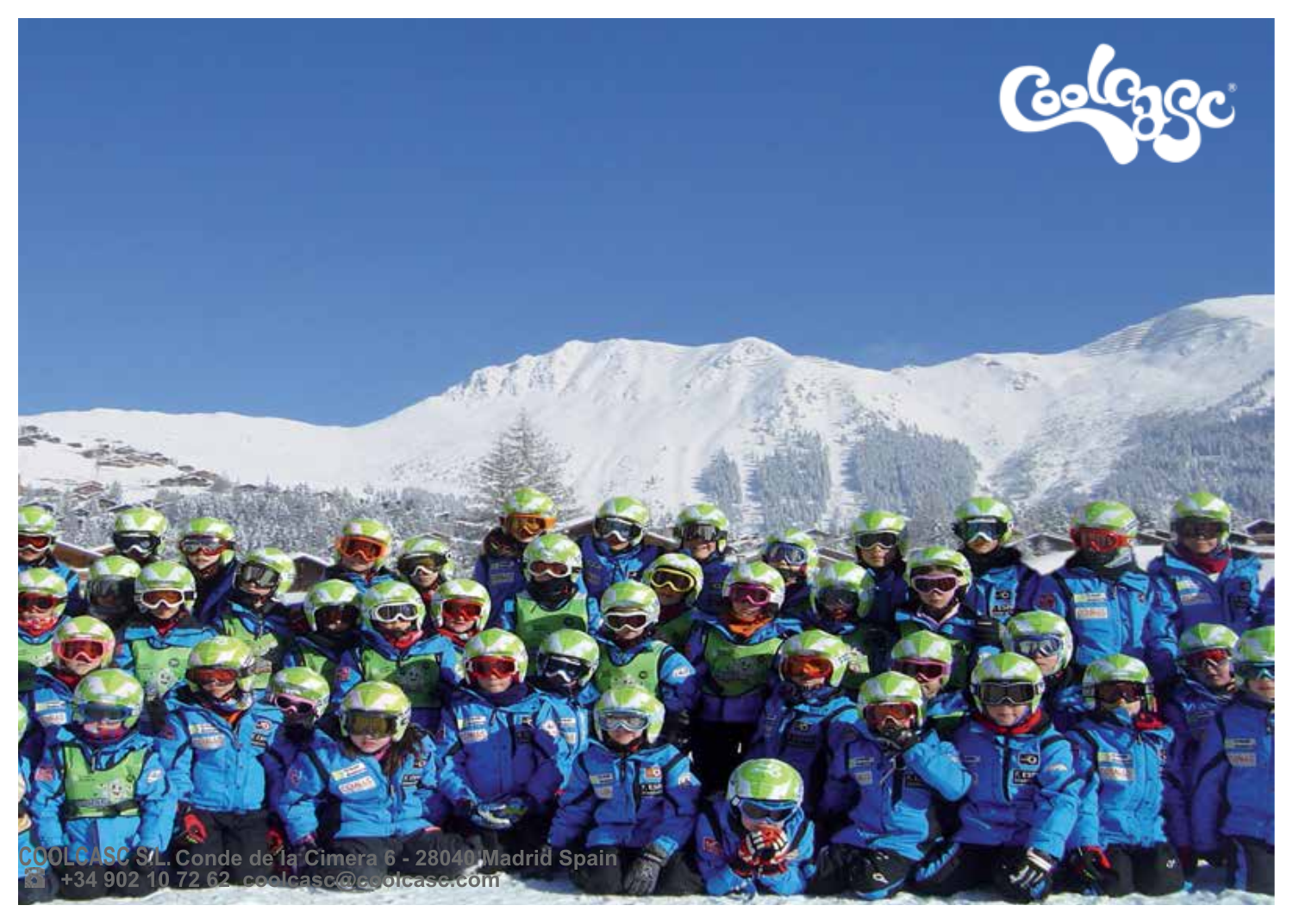## COOLCASC® GROUPS

COOLCASC, company nº1 in helmet covers, also produces a range of customizable covers, which can be tailored to your design. We have six different fabric options, offering something for every requirement and budget.



#### 2 PATTERNS + 6 FABRICS = MULTIPLE OPTIONS FOR CUSTOMIZED COVERS

This universal cover can also be used for bike helmets although the bike specific cover has a better fit.

#### **TECHNICAL SPECIFICATIONS OF THE COLLECTIONS**

Each collection reflects the type of fabric used

|                                | <b>BASIC</b>                 | <b>CUSTOM</b>                | <b>JETA</b>                  | <b>JET B</b>                 | <b>JETBIKE</b>               | <b>WATER</b><br><b>PROOF</b> |
|--------------------------------|------------------------------|------------------------------|------------------------------|------------------------------|------------------------------|------------------------------|
| <b>LYCRA'S THICKNESS</b>       | $180$ gr/m <sup>2</sup>      | $210$ gr/m <sup>2</sup>      | $250$ gr/m <sup>2</sup>      | $180$ gr/m <sup>2</sup>      | 180gr/m2                     | $200$ gr/m <sup>2</sup>      |
| <b>LYCRA FINISHING</b>         | Shiny                        | Matt                         | Matt                         | Shiny                        | Matt                         | Shiny                        |
| <b>COMPOSITION</b>             | 87% polyester<br>13% spandex | 87% polyester<br>13% spandex | 87% polyester<br>13% spandex | 87% polyester<br>13% spandex | 87% polyester<br>13% spandex | 87% polyester<br>13% spandex |
| <b>PRINTING SYSTEM</b>         | Various                      | Various                      | Sublimation                  | Sublimation                  | Sublimation                  | Sublimation                  |
| <b>PRINT INCLUDED IN PRICE</b> | No                           | No                           | Yes                          | Yes                          | Yes                          | Yes                          |
| <b>REAR VELCRO HOLE</b>        | Yes                          | Optional                     | Optional                     | Optional                     | Optional                     | Optional                     |
| <b>TPU SIDE POCKET</b>         | No                           | No                           | Optional                     | Optional                     | Optional                     | No                           |
| <b>PATTERN</b>                 | Universal                    | Universal                    | Optional                     | Optional                     | <b>Bike</b>                  | Optional                     |

(1) Optional features are included in the price.

(2) Pattern choice is independent from the price.

(3) TPU pocket available on request only on Jet helmet covers.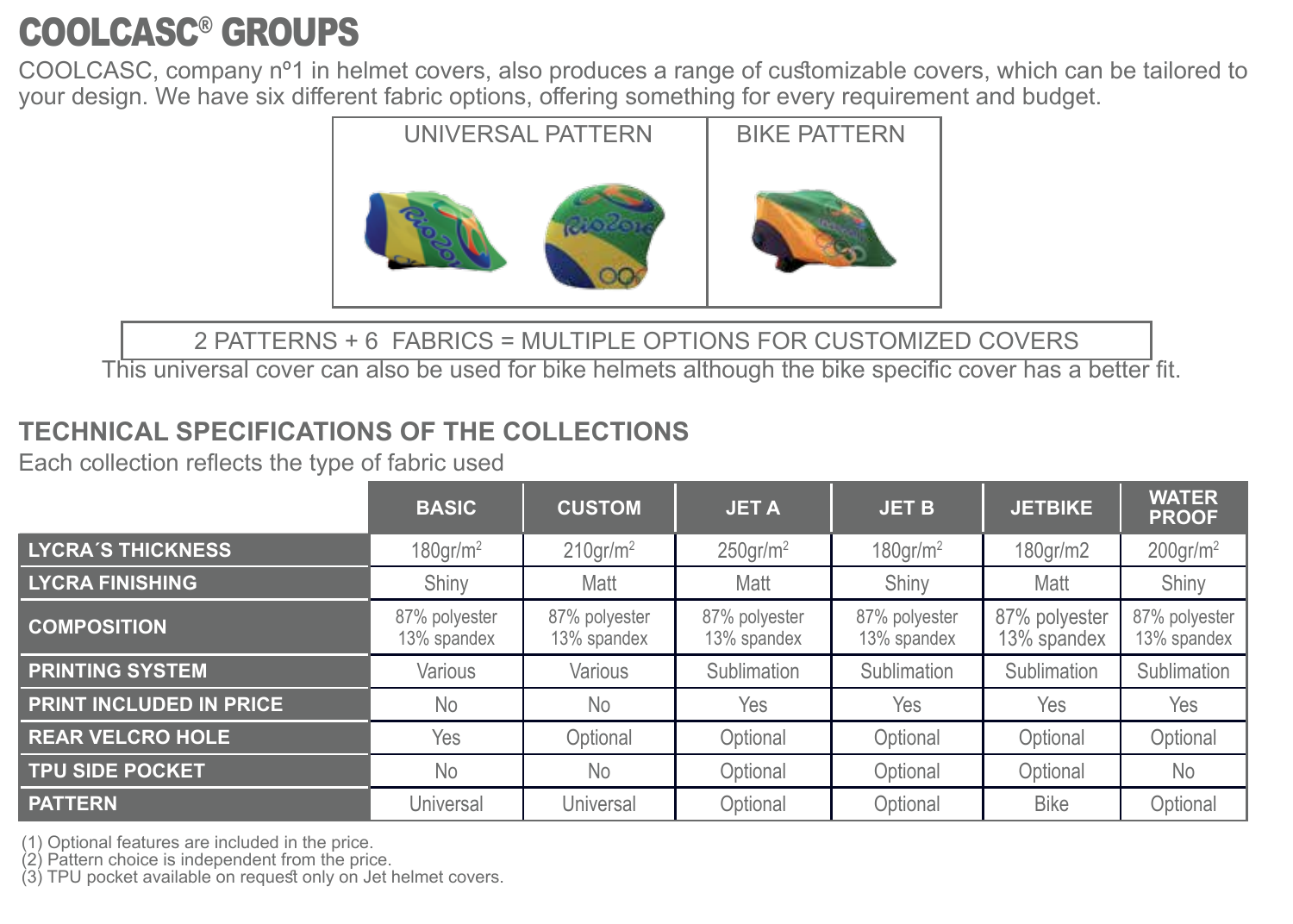#### COOLCASC® BASIC Identification and security at low prices!

When you take a group skiing, you may need to quickly distinguish them from the rest of the skiers on the slopes, especially from all the black rental helmets! Coolcasc® Basic is the simplest way to identify your group, whether it's a school, ski club, or simply any other sport group that wants to create their own exclusive image, Coolcasc® gives you the ability to be easily identified.



Customized COOLCASC® Lycra® helmet covers for groups. 8 basic colours in stock: green, yellow, blue, black, red, green flour, orange flour and pink.

Customization by printing logos and texts is available. This service is individually quoted after image files have been received. The printing procedure may be transfer or textile vinyl. Depending on the complexity of the logo; colours used, size of logo, text to printed etc. the Jet cover may be more viable than the Basic covers.

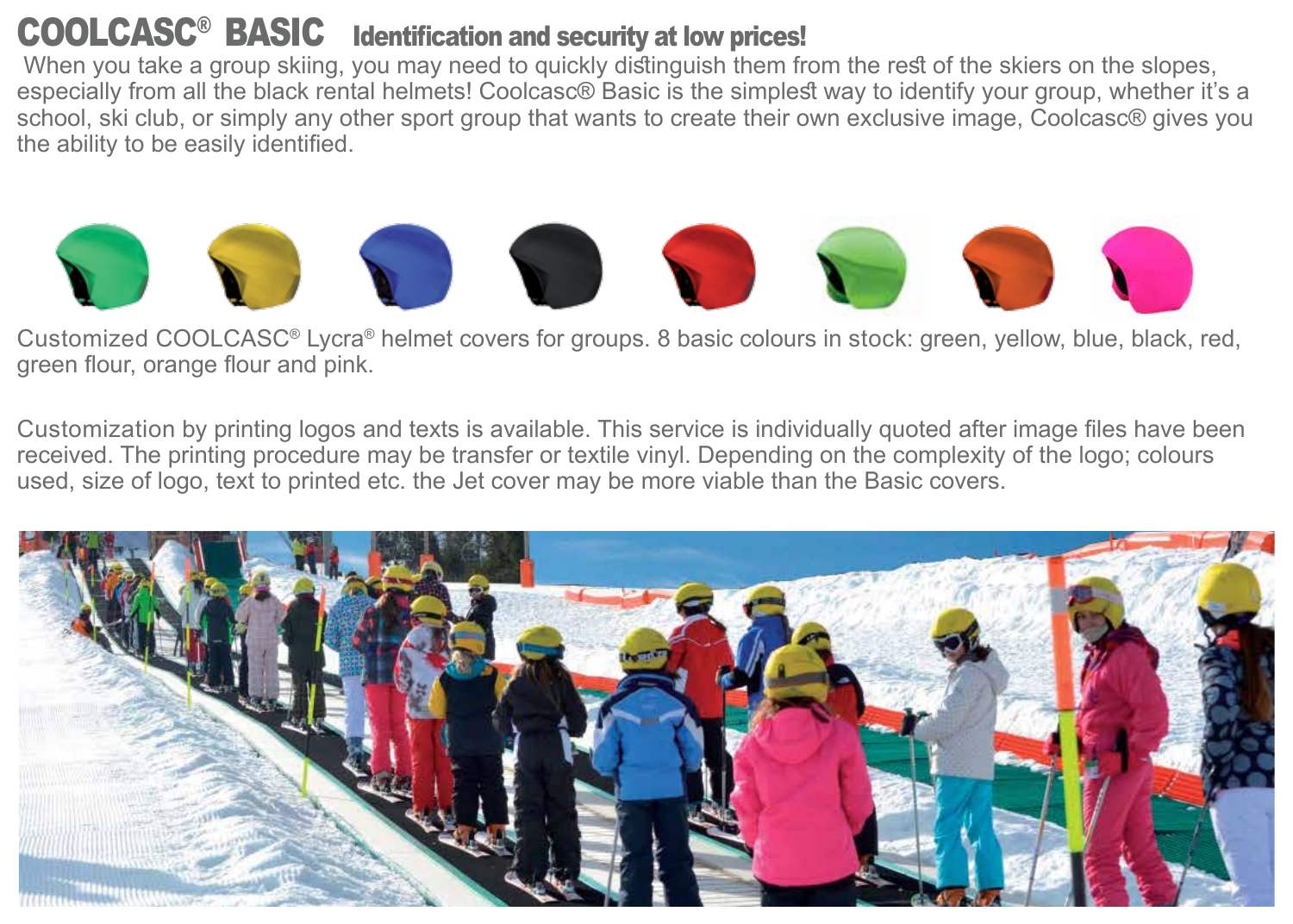#### COOLCASC<sup>®</sup> CUSTOM COLORS Identification and security in different colours!



COOLCASC® custom helmet covers are available in 30 different solid colours and made from great quality lycra®, they are very durable and can last 6-7 years.

> With COOLCASC® CUSTOM COLOURS you can choose your corporate, club or organisation's colour and get noticed. If you cannot find the colour you want, ask us about the MOQ for your special request. Printing will be quoted individually. Customised helmet covers for groups can be printed with any logo or text by silkscreen or digital printing. For certain designs with several logos and colours the Jet option may be more useful.

This collection is produced under request.

MOQ 350-400 pcs.



**Important:** This colour palette is for guidance only. When placing your order, please request a fabric sample from your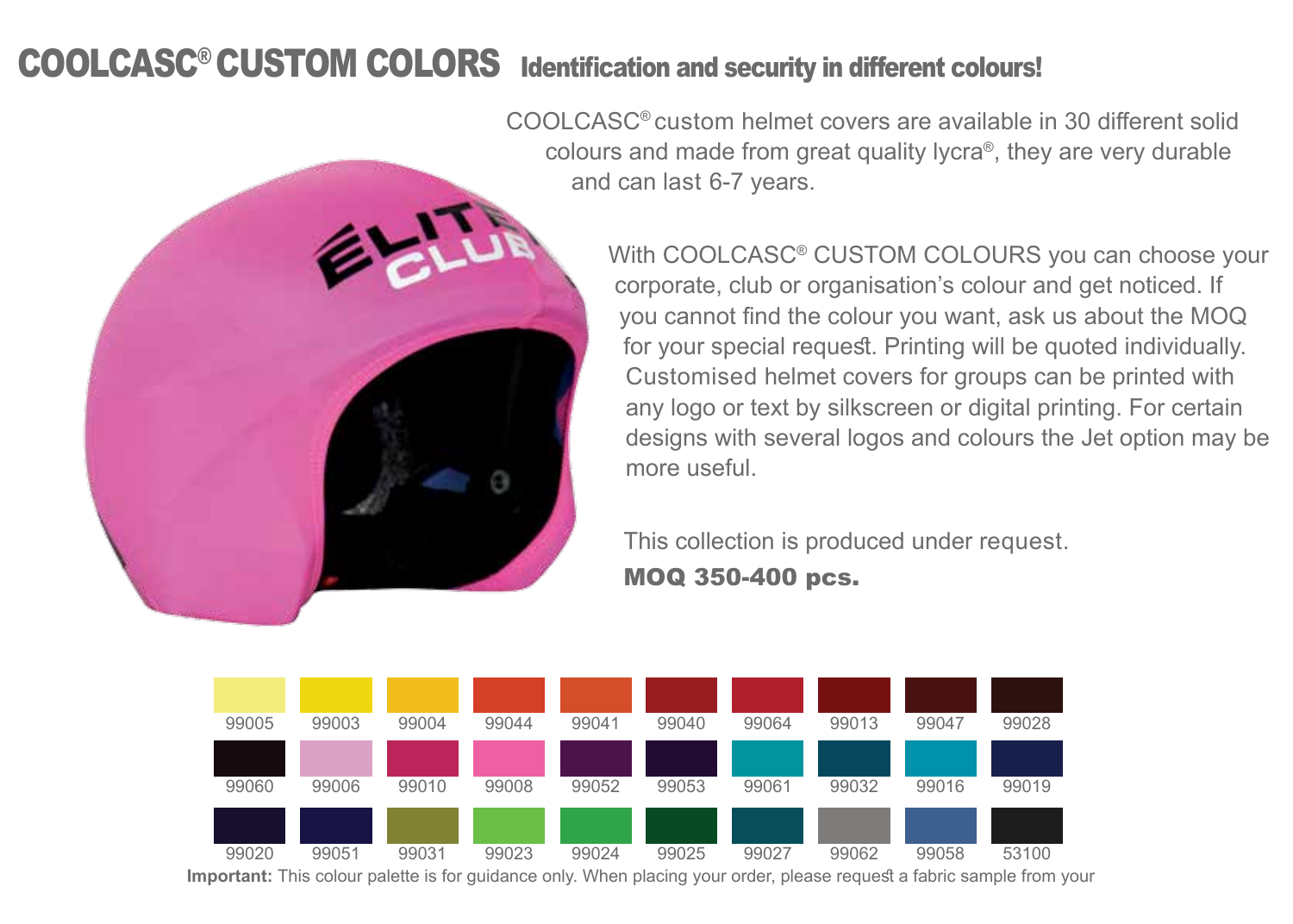# COOLCASC® JET A

Jet A is the highest quality on COOLCASC® Customized collections. Double layer lycra® makes this collection the most durable and resistant of our customized helmet covers. They will last for over 7 years.

Jet A is the best choice if you want an exclusive design, different to our COOLPRINT collection.

# COOLCASC® JET B

These helmet covers are designed for 100% customization with affordable prices. They are very durable and will last for at least 5 seasons. Jet B covers have a shiny finish and are single layered Lycra®.



Jet B it´s also ideal for groups wishing to use the cover for advertising or merchandising. The helmet cover thus becomes a visible and moving advert in races or events.

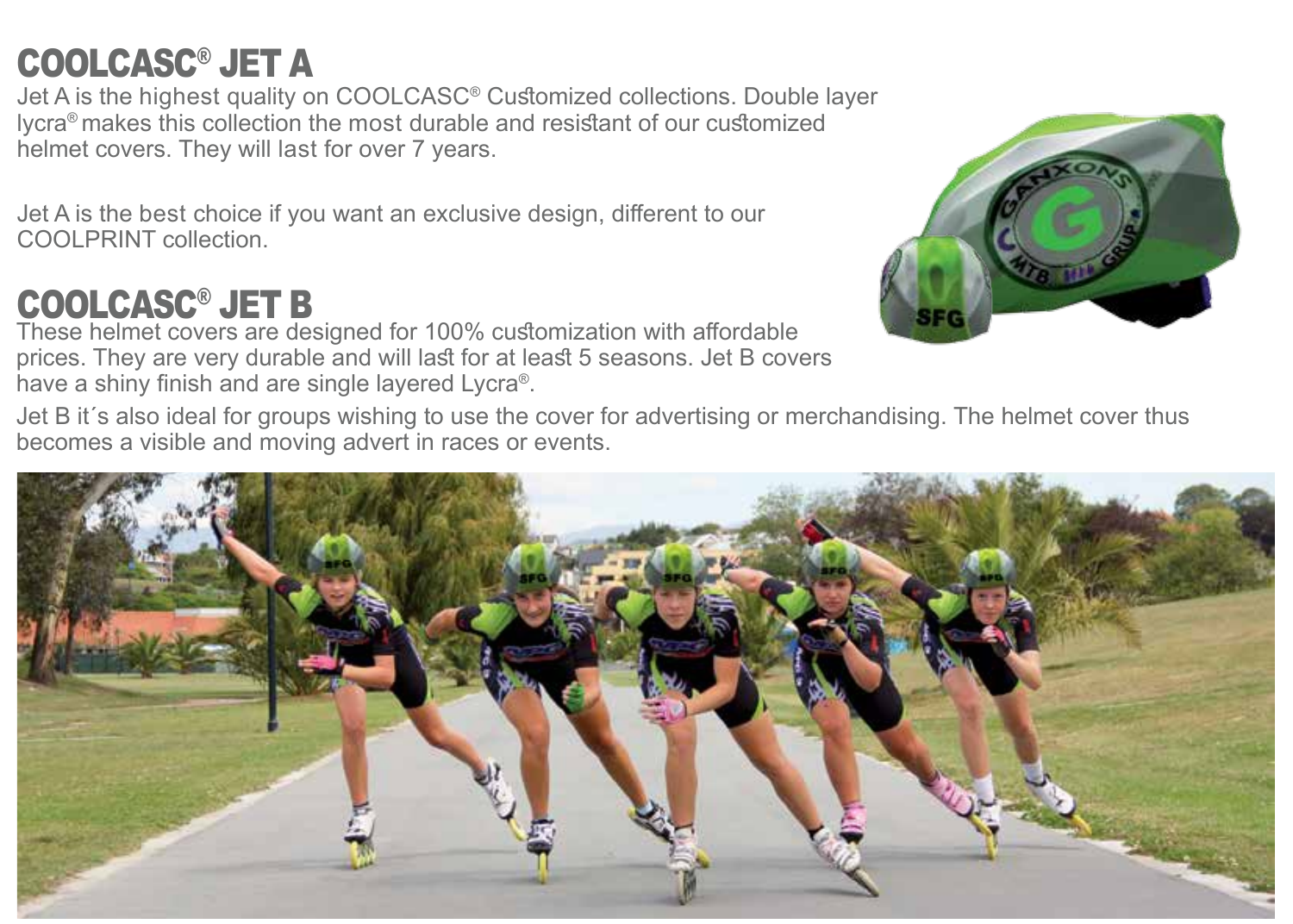# COOLCASC® JET BIKE

Jet BIKE is the ideal collection for cycling teams or groups looking for completely customized equipment. It's also ideal for cycling groups wishing to use the cover for advertising or merchandising. The helmet cover thus becomes a visible and moving advert in cycling races or events.

The covers are made of micro perforated lycra® which allows increased air flow whilst at the same time improves the aerodynamics.

The very light single layer of matt lycra® is an important development as it avoids adding extra weight to the helmet. In addition the covers prevent insects from getting inside the helmet, perfect for those helmets without a net inside. The printing is done by sublimation so any design can be achieved without limiting the colours and we can even print photos or images.

### COOLCASC® WATER PROOF

Helmet Covers are made of water-proof lycra®, they have been developed to be impermeable. They complete the look and are becoming an essential part of cycling equipment to avoid getting wet on rainy days.

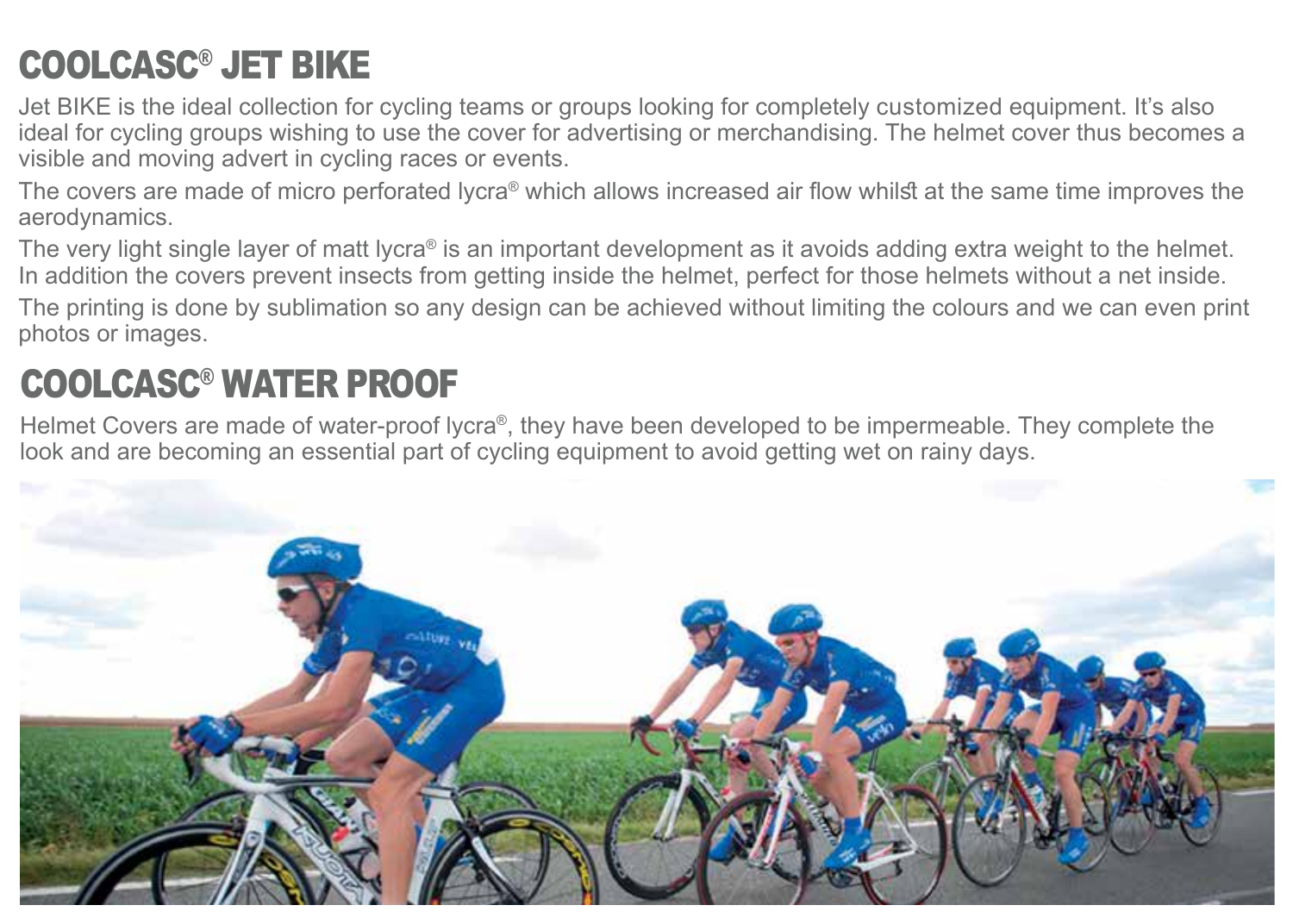

# COOLCASC® Seats

Seat covers complete the cycling customized pack, made of water-proof lycra® with a matt finish and sublimation printing.

They are a good option for customizing urban bike fleets that also allows the seats to stay new and clean.



## COOLCASC® Bags

We offer a complete customized pack with drawstring bags to protect and store the helmet and any sporting accessories that may be needed.

Printed by sublimation, they can be 100% customized and can also be used as a back pack.

- Size: 36,5 x 41cm
- Composition: 100% polyester